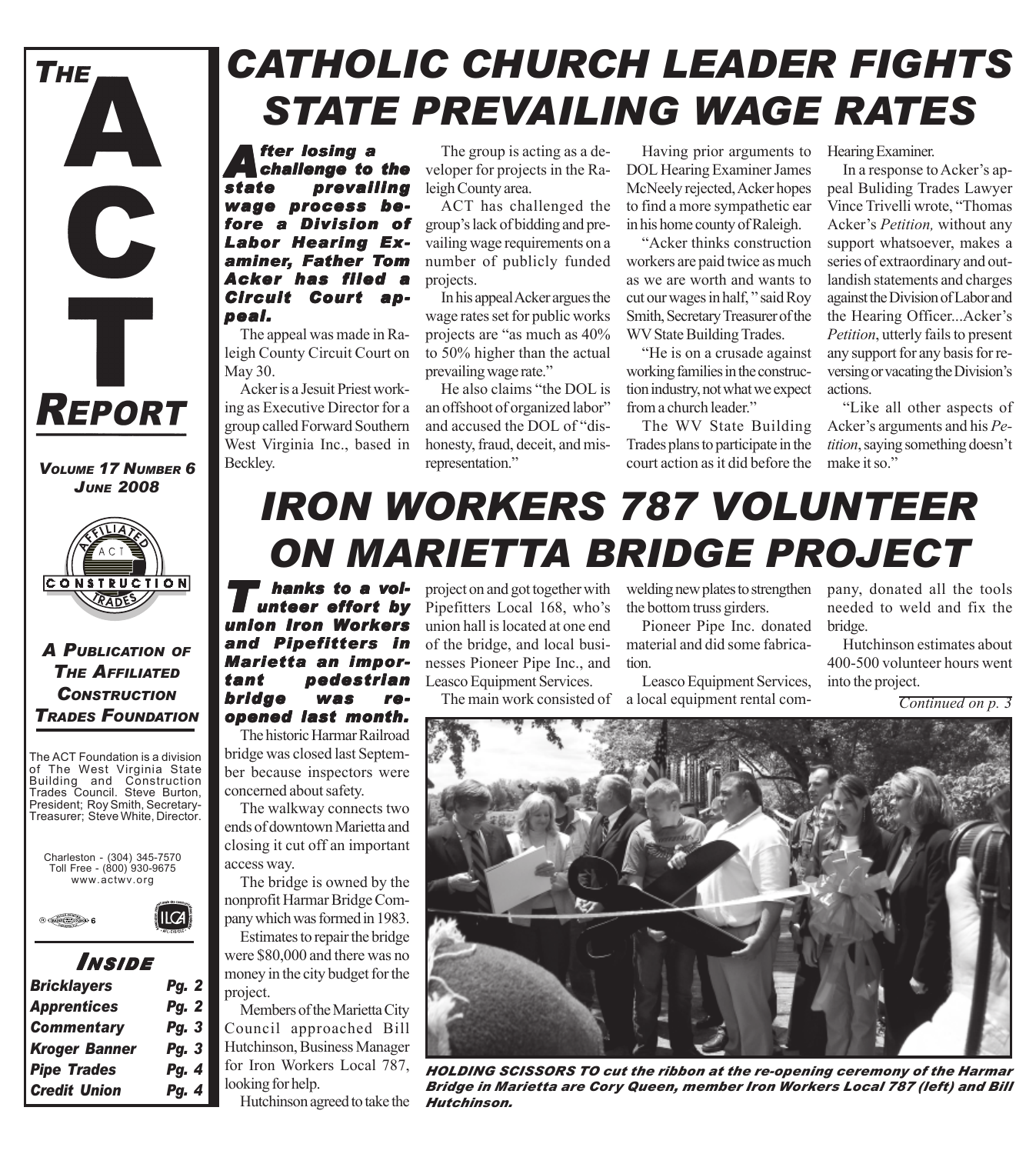### *PAGE 2 THE ACT REPORT JUNE 2008*

# *BRICKLAYERS HOLD STATE APPRENTICE CONTEST IN NEW TRAINING CENTER*

### *T he first Brick- he Brick-layers Appren- layers Apprenticeship competi- competition staged at the union's new 14,500 square foot training center drew 32 competitors from across the state. across the*

The event was held May 31 in Harrisville, Ritchie County, and sponsored by the Bricklayers and Allied Craft Workers District Council of WV.

The competing apprentices were divided into and judged in three divisions, each based on the respective percentage of journeyman's wage earned by the participant, 50-60%, 70- 80% and 90% rates.

The contest consisted of a written examination and practical demonstration in skill areas reflecting productivity and quality, together with neatness and attitude.

First and second prizes were awarded to the apprentice with

the highest score in their respective division.

First prizes were a 4' Crick level and a large engraved recognition plaque. 2' Crick levels were presented to second place finishers in each division.

In observing the competition spread out over the expansive training center, Bricklayers Director Leroy Hunter, Jr. said, "This is the first competition we've had in our new facility.

"And we're seeing some very positive results. The quality of our apprentices is high and it is very difficult to choose one over another"

Precision is the focus throughout the practical demonstrations, and according to competition organizers, contests have won by tiny margins such as fractions of an inch while the winner is right on.

This year's winners for each division are:

**Apprentices at the 90% level**

B.J. Williams, Local 9 First Place Kenny Jarrett, Local 5 Second Place **Apprentices at the 70-80% level** Chris Shields, Local 6

First Place Ernie Bart, Local 15 Second Place **Apprentices at the 50-60% level** Jeremy Snyder, Local 15 First Place

David Ball, Local 9 Second Place Each apprentice will complete 6000 hours of on the job training and three years of related classroom training before becoming a journeyman.



*APPRENTICE COMPETITORS AND Judges fill the new 14,500 Square Foot Bricklayer Training Center in Harrisville during the state wide apprentice competition held on May 31.*

# *PLUMBERS/PIPEFITTERS UMBERS/PIPEFITTERS, IRON WORKERS WORKERS,* **MILLWRIGHTS WANT NEW APPRENTICES**

#### *T he Parkersburg Plumbers Joint Apprenticeship will Apprenticeship will issue applications June 16 through July 3.*

Applications can be picked up from 9:00 am to Noon, Monday through Friday at 593 Cedar Grove Road, Parkersburg two blocks from WVU-P.

The five year program teaches all aspects of the plumbing and pipefitting trade including, pipe welding certification, medical gas certification, instrument technician, blue print reading, plumb-

ing, heating and cooling.

To qualify an applicant must be at least 18 years old with a high school diploma or GED, and have a drivers license.

If recently in the military a DD214 form will be beneficial.

The program accepts WV residents of Wood, Wirt, Pleasants, Jackson, Tyler, Calhoun, and Ritchie Counties and Ohio residents of Washington, Meigs, Monroe and Morgan County south of Route 78.

For more information call Jim Lewis, Training Coordinator, 304-485-1565.

**The Iron Workers Joint Apprenticeship** Training Program is extending hours to take applications for their program.

On Monday July 7 and Tuesday July 8 the office will be open an extra two hours, till 6 pm. Applications are taken year round at Local 301, 2425 Hampshire Drive, Charleston. Normal office hours are Monday through Friday, 8 am to 4 pm.

The three year program has classes two nights a week as well as paid on-the-job training.

Classes consist of a variety of

applications including structural, ornamental, and reinforcing work, as well as mathematics, welding, and rigging.

Apprentices start at 60% of Journeyman pay scale with benefits. Increases are given every six months until training is complete.

The goal is to educate new workers how to safely, efficiently and effectively perform all aspects of the trade.

Applicants must be at least 18 years old, have a high school degree or GED, and live for at least one year within the following WV Counties; Boone, Braxton, Clay, Fayette, Kanawha, Lincoln, Logan, McDowell, Mingo, Nicholas, Putnam, Raleigh, Webster, Wyoming, and the southern half of Randolph or the following Virginia Counties; Buchanan, Dickerson, Russell, Tazewell, Wise and Washington.

For more information call 304-342-5343 or visit their web site ironworkers301.com.

**Millwright Local 1755** Joint Apprenticeship and Training Committee will be recruiting a *Continued on p. 4*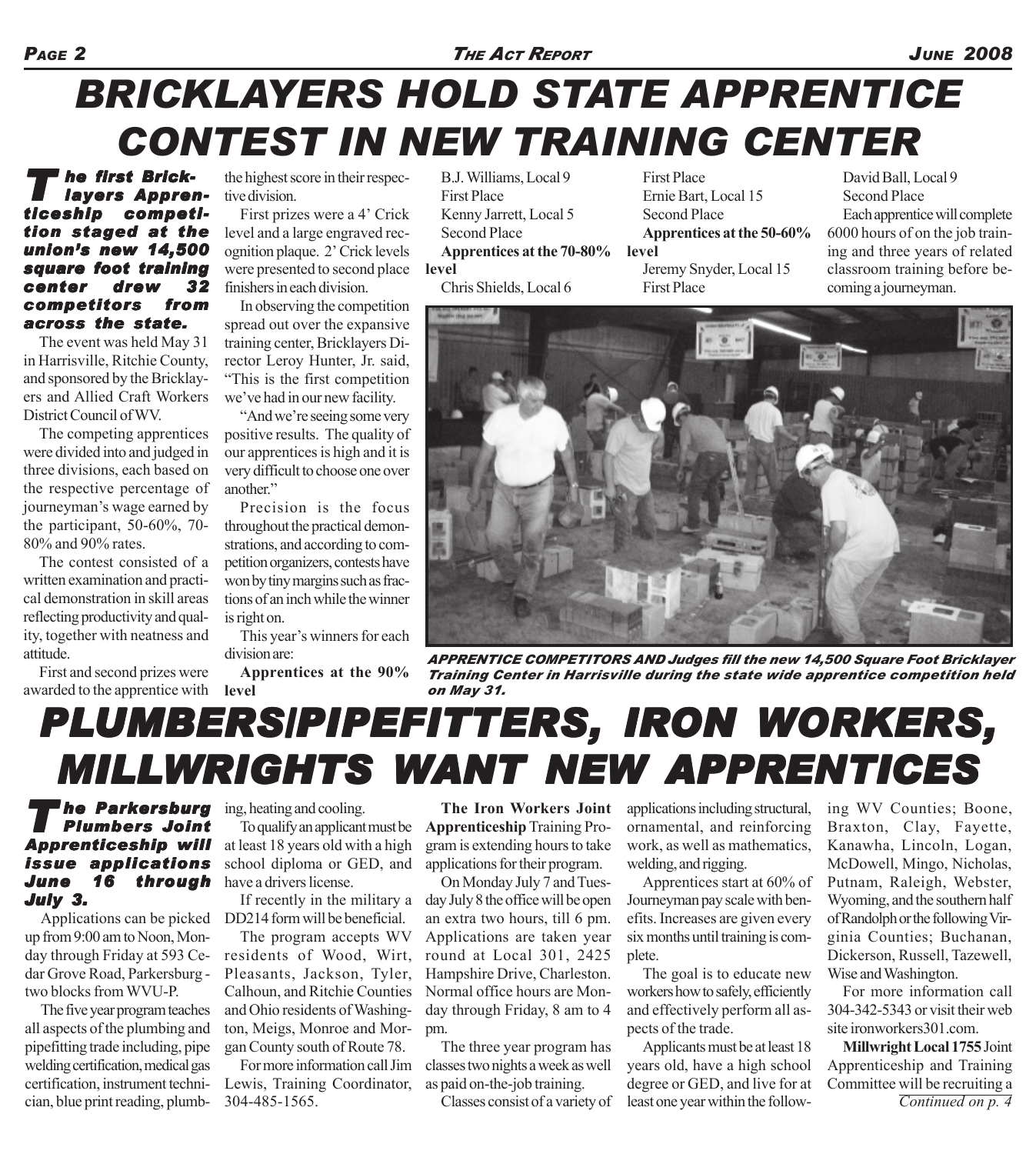*JUNE 2008 THE ACT REPORT PAGE 3*

*TV COMMERCIALS CRITICAL*

# *TRADES MAKE DIFFERENCE IN ELECTION TRADES MAKE DIFFERENCE IN ELECTION*

*Commentary by Steve Burton, President, WV State Building and Construction Trade Council.*

#### *Elliot 'Spike' lliot Maynard lost his bid for re-election to the WV Supreme Court in part because members of the WV State Build- the Building Trades took a stand, and backed it up with money.*

We ran TV commercials reminding voters about Maynard's vacation meeting with Massey Coal CEO Don Blankenship right before Maynard presided over a multi-million dollar case involving Massey.

No other group ran ads about this important point.

Most lawyers were either in the Maynard camp or afraid to take on a Supreme Court Judge. Other labor groups either didn't have the resources or the interest.

Big business spent more than \$1 million to support Maynard because of his long track record supporting corporations.

His record opposing workers interest was equally clear.

When the ACT Foundation went to court in the late 1990's to force the state to collect un-

Maynard repeatedly voted against our efforts.

In fact he told us from the bench if we didn't like what Governor =

Underwood was doing [to drop the cases] then we should not go to the Court but to the ballot box.

We took his advice, not only for the next Governors race but for Maynard's re-election as well.

When ACT sued WVU, and the WVU Foundation won in December 2001, for not following state law on bidding and prevailing wage during construction of a new administrative office Justice Maynard dissented.

Speaking about his concern for contributors Maynard wrote "When they contribute, they anticipate that the money will be spent on education rather than on inflated costs of building projects."

Inflated costs? That's how he thinks about your work and the important bidding and prevailing wage laws we value.

Without the support and commitment building trades members and leaders make to ACT and

## *BRIDGE*

#### *CONTINUED FROM P. 1*

Work began in early May and the formal opening took place on May 19.

"We had apprentices helping out and some dedicated union members," said Hutchinson.

"We've received a lot of recognition and are just happy to be able to give back to the community."

#### **Correction & Thanks**

We forgot to give photo credit for last months cover shot of Darwin Snyder at the AES Laurel Mountain-PSC public hearing in Elkins. Thanks and credit go to Anthony Gaynor/The Inter-Mountain for allowing us to use the photo.

paid workers compensation pre-the State Building Trades we miums from coal companies would be just like other groups Building and Construction

*AS <sup>A</sup> MEMBER OF THE WV STATE BUILDING AND CONSTRUCTION TRADES YOU SHOULD BE PROUD OF THE CRITICAL ROLE YOU PLAYED IN THIS ELECTION.*

> who represent working families, fighting with one hand tied behind our back.

As a member of the WV State

Trades you should be proud of the critical role you played in this election.

Our labor endorsed candidates, Menis

Ketchum and Margaret Workman, won the Primary election and now must face Beth Walker

in the General election.

The race in the fall will be very tough. Rest assured big business groups will spend millions to put Republican Beth Walker on the court.

We will never out-spend our opponents, but know as a building trade's member you will not be left defenseless on the political field of battle.

I am proud to be a building trade's member, you should be too.

*CARPENTERS USE BANNER TO THANK SOME, SHAME OTHERS* Now Leasing **VK YOU KROGER FOR USING AREA TANDARD CONTRACTORS** 

*CARPENTER REPRESENTATIVES RANDALL May and Mike Jenkins placed a banner along Route 705 in Morgantown to publicly thank the Kroger Company for being a good corporate neighbor.*

**MID-ATLANTIC REGIONAL COUNCIL** 

*"The new Kroger store was contracted to BBL-Carlton, a construction company that pays area standard wages and benefits to local Carpenters and other trades people," said Jenkins.*

*The banner effort started in May. A few weeks later the Carpenters added a different banner which read "Shame on 705-Five Development Group" because of low wage carpentry contractors used on the mixed-use project.*

*"Kroger used local workers and the community in turn supports them," said May. "But when companies try to drive down our living standards with low wage policies we need to stand up and let the public know."*